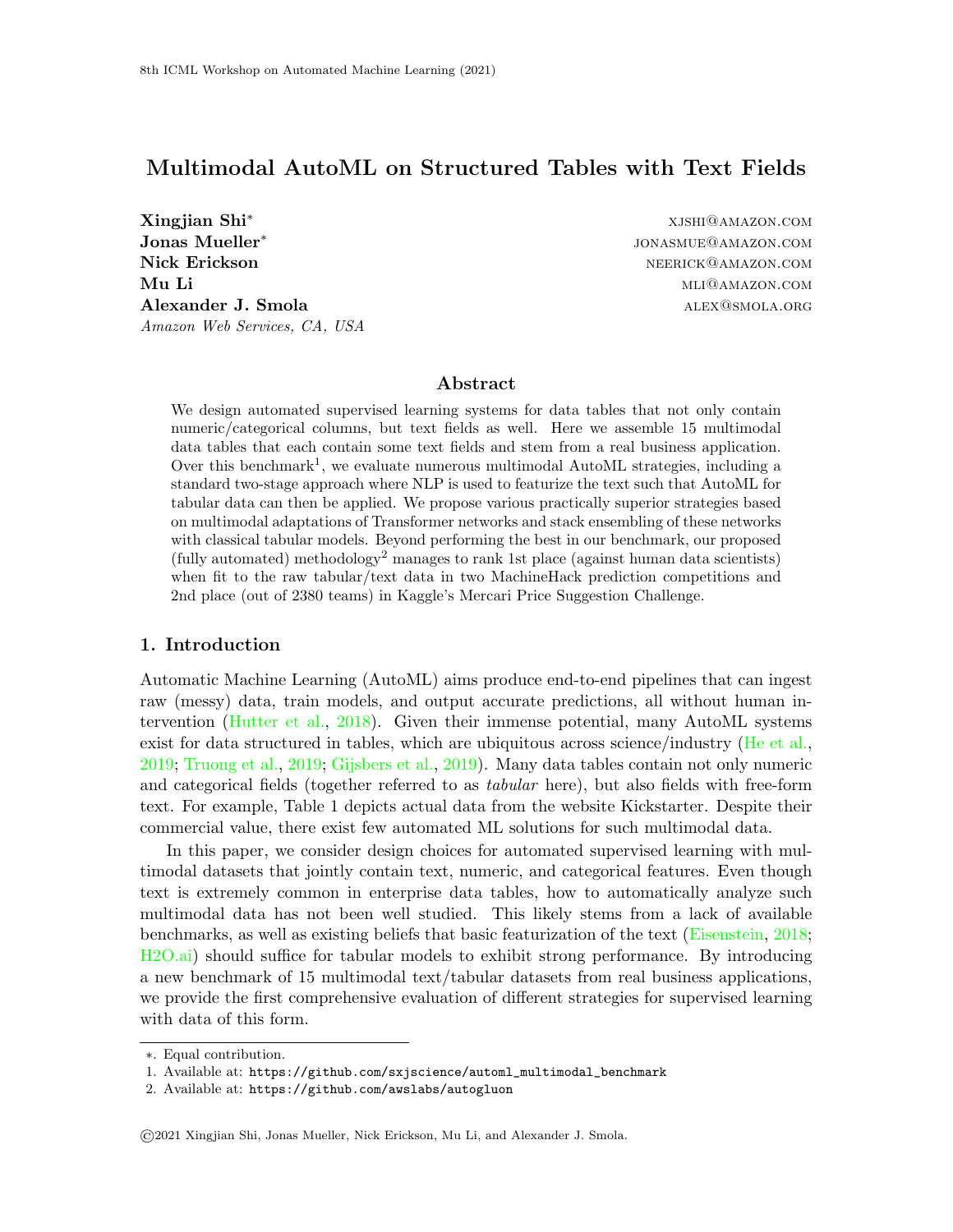| name                                                        | desc                                                | qoal    | country   | currency   |            | created at final status |
|-------------------------------------------------------------|-----------------------------------------------------|---------|-----------|------------|------------|-------------------------|
| The Secret Order -<br>The Game that gives<br>hack GL.       | Can you trust your<br>friends? Solve the<br>puzzle? | 5000.0  | <b>GB</b> | GBP        | 1424101105 | $\Omega$                |
| Booker Family<br>Foods. Home made.<br>the way food s        | Community based,<br>home-made-foods<br>producer, to | 2500.0  | US        | <b>USD</b> | 1404617242 | 0                       |
| J.A.E.S.A : Next<br><b>Generation Artificial</b><br>Intelli | A true next<br>generation AI with<br>the ability to | 30000.0 | CA        | CAD        | 1399078600 |                         |

<span id="page-1-0"></span>Table 1: Example of data in our multimodal benchmark with text *(name, desc)*, numeric  $(goal, created_at)$ , and categorical  $(country, currentcy)$  columns. From these features, we want to predict if a Kickstarter project will be funded or not (final status).

## 2. Methods

Featurizing Text for Tabular Models In this paper, all tabular (numeric/categorical) modeling is simply done via AutoGluon-Tabular, a highly accurate open-source tool for automated supervised learning on tabular data [\(Erickson et al.,](#page-12-4) [2020;](#page-12-4) [Yoo et al.,](#page-14-0) [2020\)](#page-14-0). AutoGluon achieves strong performance by ensembling a diverse suite of high-quality models for tabular data. While neural networks are popular for text, decision tree ensembles are typically superior for tabular data [\(Bansal,](#page-12-5) [2018;](#page-12-5) [Fakoor et al.,](#page-12-6) [2020b;](#page-12-6) [Huang et al.,](#page-12-7) [2020\)](#page-12-7).

To allow tabular models to access information in text fields, the text is typically first mapped to a continuous vector representation which replaces a text column in our data table with multiple numeric columns (one for each vector dimension). One can treat each text column as a document, and each individual text field as a paragraph within the document, such that each text field can be featurized via NLP methods for computing text representations [\(Eisenstein,](#page-12-2) [2018;](#page-12-2) [Devlin et al.,](#page-12-8) [2019;](#page-12-8) [Mikolov et al.,](#page-13-2) [2013\)](#page-13-2).

Transformer Models for Text Pretrained Transformers have become a cornerstone of modern NLP, where the model is first pretrained in an unsupervised manner on a massive text corpus before being applied to our (smaller) labeled dataset of interest [\(Devlin et al.,](#page-12-8) [2019;](#page-12-8) [Raffel et al.,](#page-13-3) [2020\)](#page-13-3). This allows our modeling to leverage information gleaned from the external text that would otherwise not be available in our limited labeled data. The Transformer also effectively aggregates information from various aspects of a training example, using a *self-attention* mechanism to contextualize its intermediate representations based on particularly informative features [\(Vaswani et al.,](#page-13-4) [2017\)](#page-13-4).

Neural Architectures for Multimodal Data In many multimodal datasets, some of the predictive signals are solely found in text fields, while other predictive information is restricted to tabular feature values (or interactions between text/tabular values). To enjoy the benefits of end-to-end learning without sacrificing accuracy, we present various strategies to adapt Transformer networks to simultaneously operate on inputs from both modalities.

All-Text A simple (yet crude) option is to convert numeric and categorical values to strings and subsequently treat their columns also as text fields [\(Raffel et al.,](#page-13-3) [2020\)](#page-13-3). Through its byte-pair encoding, a pretrained Transformer can handle most categorical strings and may be able to crudely represent numeric values within a certain range (here we round all numbers to 3 significant digits in their string representation).

Fuse-Early Rather than casting them as strings, we can allow our model to adaptively learn token representations for each numeric and categorical feature via backpropagation (see Figure [1b\)](#page-2-0). We introduce an extra factorized embedding layer [\(Lan et al.,](#page-13-5) [2019\)](#page-13-5) to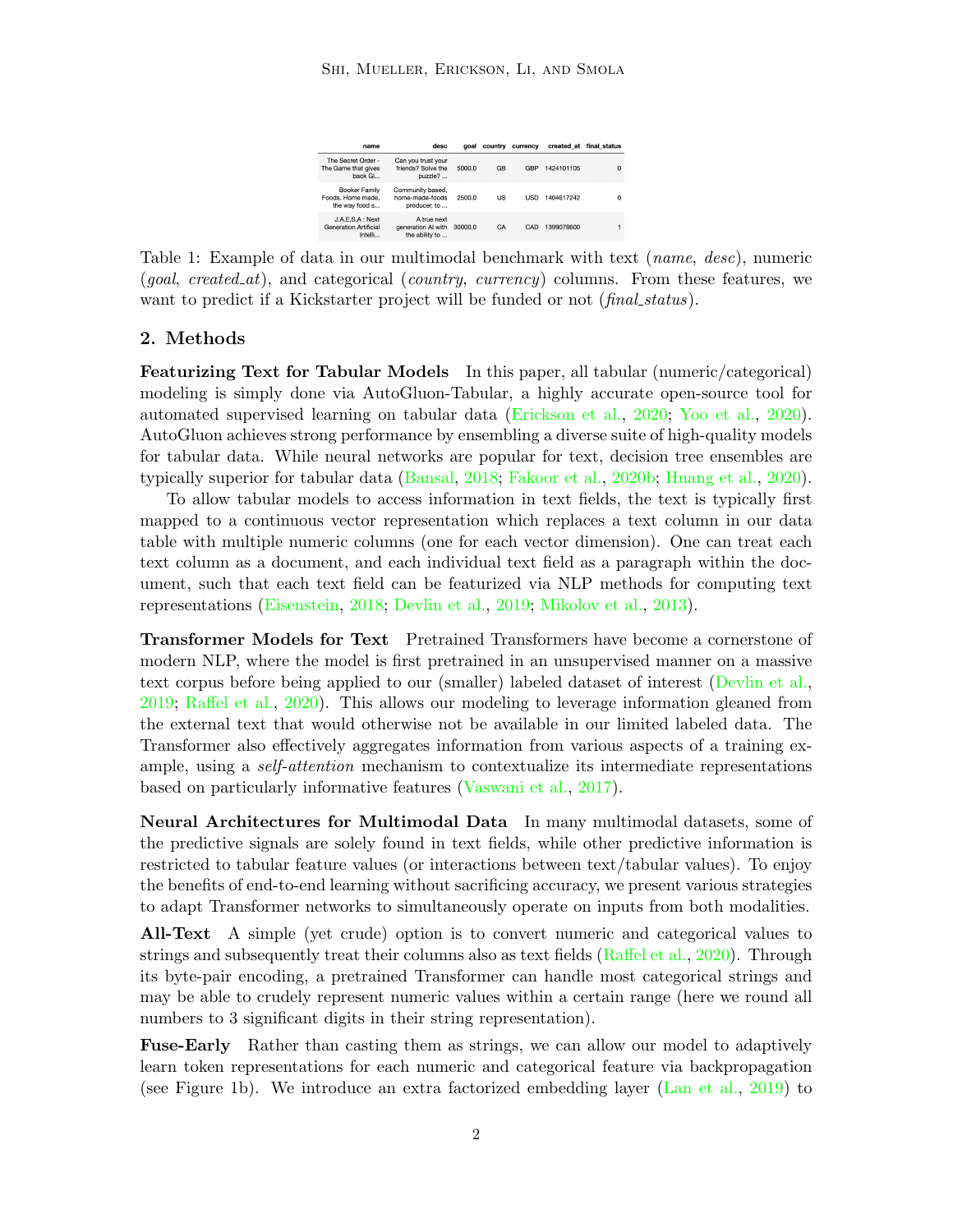<span id="page-2-0"></span>

(a) All-Text. Convert numeric and categorical values into additional text tokens.



modality, aggregate via mean/max/concat. (c) Fuse-Late. Separate branches encode each



(b) Fuse-Early. Transformer operates on *… Learned embeddings for each feature.* 



(d) Notation used in these figures.

Figure 1: Fusion strategies in Multimodal-Net, dense output layers on top are not shown.

map categorical values into the same  $\mathbb{R}^d$  vector representation encoded by the pretrained NLP model for text tokens (with different embedding layers used for different categorical columns in the table). All numeric features are encoded via a single-hidden-layer Multilayer Perceptron (MLP) to obtain a unified  $\mathbb{R}^d$  vector representation. These vectors are fed into a 6-layer Transformer encoder whose self-attention operations can model interactions between the embeddings of text tokens, categorical values, and numeric values.

Fuse-Late Rather than aggregating information across modalities early on in the network, we can perform separate neural operations on each data type and only aggregate near the output layer (see Figure [1c\)](#page-2-0). This design allows each branch to extract higher-level representations of the values from each modality, before the network needs to consider how modalities should be fused. Here we use a multi-tower architecture in which numeric and categorical features are fed into separate MLPs for each modality. The text features are fed into a pretrained Transformer network. Subsequently, the topmost vector representations of all three networks are pooled (via either: mean/max pooling or concatenation) into a single vector from which predictions are output via two additional dense layers.

## 3. Aggregating Text & Tabular Models

Despite their success for modeling text, the application of Transformer architectures to tabular data remains limited [\(Huang et al.,](#page-12-7) [2020;](#page-12-7) [Fakoor et al.,](#page-12-9) [2020a,](#page-12-9)[b\)](#page-12-6). The use of tabular models together with Transformer-like text architectures has also received little attention [\(Wan et al.,](#page-13-6) [2021;](#page-13-6) [Ke et al.,](#page-13-7) [2019\)](#page-13-7). Note that 'tabular models' throughout are trained on only numeric/categorical features, e.g., various tree ensembles used in AutoGluon-Tabular.

#### 3.1 Embedding Text as Tabular Features

In our first class of aggregation methods, a Transformer is used to map the text fields into a vector representation. Subsequently, the text fields are replaced in the data table by additional columns corresponding to each dimension of the embedding vector (*Embedding*as-Feature in Figure [2a\)](#page-3-0). We consider three ways to featurize text using a Transformer.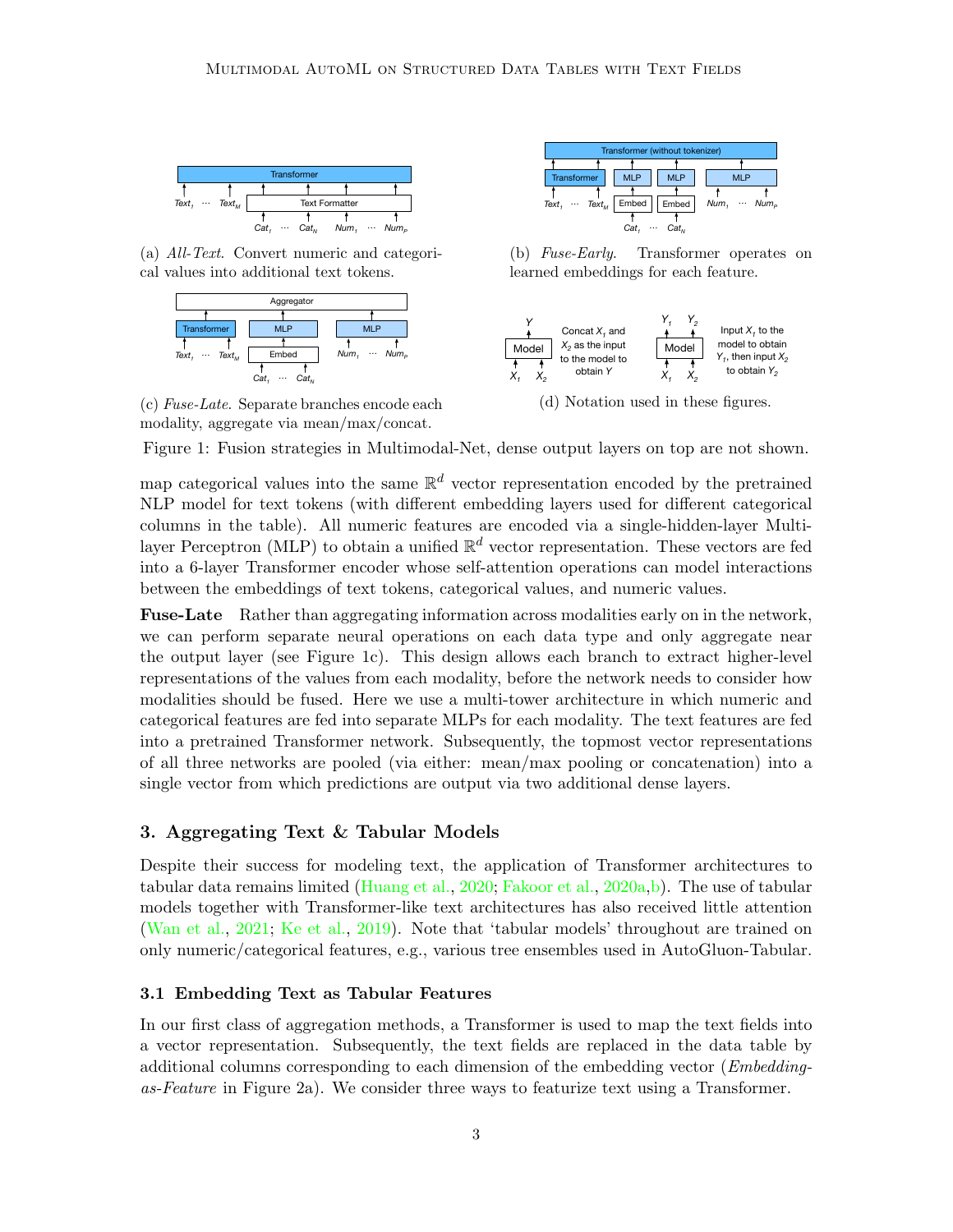<span id="page-3-0"></span>

Figure 2: Methods to combine Multimodal-Net and classical tabular models.

Pre-Embedding The most straightforward strategy is to use a pretrained Transformer that is not fine-tuned on our labeled data. Subsequently we can train tabular models (or *Input* tabular AutoML systems) over the featurized data table [\(Blohm et al.,](#page-12-10) [2020\)](#page-12-10).

where the target only depends on one out of many text fields, since the fine-tuning process can produce representations that vary more based on the relevant field vs. irrelevant text. to the domain of the problem, Text-Embedding is able to extract more valuable features tune the pretrained Transformer to predict our labels from only the text fields. By adapting Text-Embedding The Pre-Embedding strategy is not informed about our particular prediction problem and the domain of the text data. In Text-Embedding, we further finethat can improve the performance of tabular models. This is particularly true in settings

Multimodal-Embedding Our text representations may improve when self-attention is informed by context regarding numeric/categorical features. Thus we alternatively consider embedding text via our previous multimodal networks. These models are again fine-tuned using the labeled data and now produce a single vector representation for all columns in the dataset, regardless of their type. However, since Transformers are better suited for modeling text than tabular features, we only replace the text fields with the learned vector, all other non-text features are kept and used for subsequent tabular learning.

#### 3.2 Ensembling Text/Tabular Predictions

Utilized by most AutoML frameworks [\(LeDell and Poirier,](#page-13-8) [2020;](#page-13-8) [Feurer et al.,](#page-12-11) [2015;](#page-12-11) [Er](#page-12-4)[ickson et al.,](#page-12-4) [2020\)](#page-12-4), model ensembling is a straightforward technique to boost predictive accuracy. Ensembling is particularly suited for multimodal data, where different models may be trained with different modalities. However, the resulting ensemble may then be unable to exploit nonlinear predictive interactions between features from different modalities. To remedy this, we advocate for the use of our multimodal Transformers that fuse information from text and tabular inputs. Furthermore, we propose stack ensembling with nonlinear aggregation of model predictions that can exploit inter-modality interactions between different base models' predictions, even when base models do not overlap in modality.

Weighted-Ensemble We first consider a straightforward aggregation strategy that simply takes a weighted average of the predictions from our Transformer model and various tabular models like those trained by AutoGluon-Tabular. Here, our Transformer and other models are independently trained using a common training/validation split. Subsequently, we apply *ensemble selection*, a greedy forward-selection strategy to fit aggregation weights over all models' predictions on the held-out validation data [\(Caruana et al.,](#page-12-12) [2004\)](#page-12-12).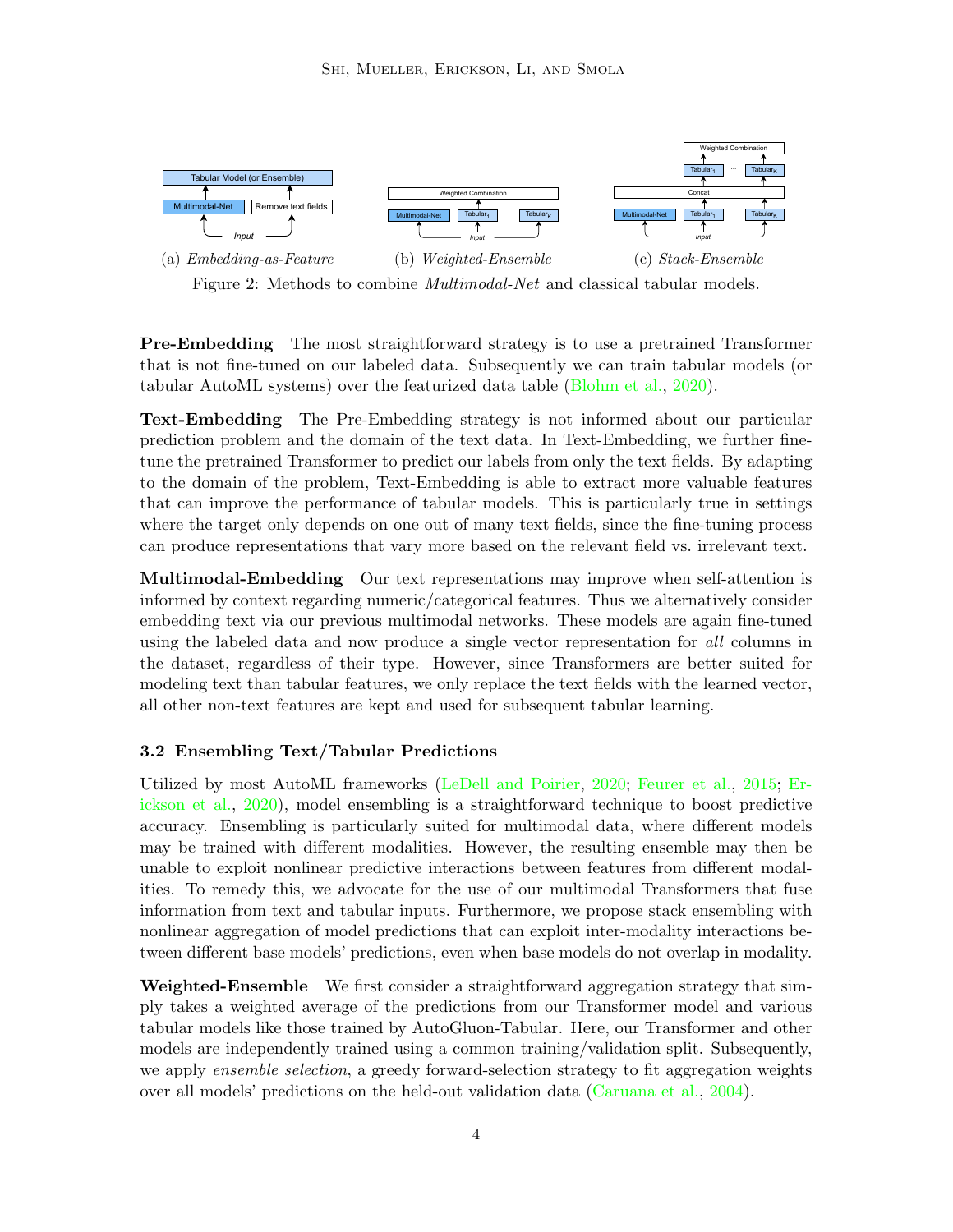Stack-Ensemble Rather than restricting the aggregation to a linear combination, we can use stacking [\(Wolpert,](#page-14-1) [1992\)](#page-14-1). This trains another ML model to learn the best aggregation strategy. The features upon which the 'stacker' model operates are the predictions output by all base models (including our Transformer), concatenated with the original tabular features in the data. Following [Erickson et al.](#page-12-4) [\(2020\)](#page-12-4), we try each type of tabular model in AutoGluon-Tabular as a stacker model. To output predictions, a weighted ensemble is constructed via ensemble selection applied to the tabular stacker models (Figure [2c\)](#page-3-0). We do not consider our larger Transformer model as a stacker since lightweight aggregation models are preferred in practice. Overfitting is a key peril in stacking, and we ensure that stacker models are only trained over *held out* predictions produced from base models via 5-fold cross-validation (bagging) [\(Van der Laan et al.,](#page-13-9) [2007;](#page-13-9) [Erickson et al.,](#page-12-4) [2020\)](#page-12-4).

#### <span id="page-4-0"></span>4. Experiments

Here we empirically evaluate several multimodal AutoML strategies, with a particular focus on how to best leverage Transformers for text/tabular data. To keep our study tractable, we adopt a sequential decision making process that decomposed our design into three stages: 1) determine the appropriate Transformer backbone and fine-tuning strategy for text data alone, 2) determine the best way for generalizing Transformer to multimodal data among our considered variants, and 3) choose the best method to aggregate text and tabular models. At each subsequent stage of the study, we explore modeling choices that are specific to that stage and simply use the best choice found in the empirical comparisons of the options available in previous stages. Each modeling strategy is run over our benchmark of 15 tabular datasets with text fields, detailed in Appendix [E.](#page-10-0) We evaluate regression tasks via the coefficient of determination  $(R^2)$ , multiclass classification tasks via accuracy, and binary classification tasks via area under the ROC curve (AUC).

Choice of Transformer Backbone Our first decision is which pretrained Transformer network to employ. We consider the base version of RoBERTa [\(Liu et al.,](#page-13-10) [2019\)](#page-13-10) or ELEC-TRA [\(Clark et al.,](#page-12-13) [2020\)](#page-12-13). Existing results may not translate to our setting, since Transformers are typically applied to datasets with at most a couple text fields per training example [\(Wang et al.,](#page-14-2) [2019b,](#page-14-2)[a\)](#page-14-3). We first fine-tune the pretrained Transformer models as our sole predictors, using only the text features in each dataset. This reveals which model is better for the types of text in our multimodal datasets. In fine-tuning, we consider two tricks to boost performance: 1) Exponentially decay the learning rate of the network parameters based on their depth [\(Sun et al.,](#page-13-11) [2019\)](#page-13-11); 2) Average the weights of the models loaded from the top-3 training checkpoints with the best validation scores [\(Vaswani et al.,](#page-13-4) [2017\)](#page-13-4).

The first section of Table [2](#page-5-0) shows that ELECTRA performs better than RoBERTa across the text columns in our benchmark datasets. Our Text-Net used in subsequent experiments is thus ELECTRA fine-tuned with both exponential decay and checkpoint-averaging.

**Best Multimodal Network** Next, we explore the best way to extend the Text-Net model to operate across numeric/categorical inputs in addition to text fields. Three multimodal network variants are considered here: All-Text, Fuse-Early, Fuse-Late (see Figure [1\)](#page-2-0). Across our datasets, Table [2](#page-5-0) shows that the Fuse-Late strategy outperforms the other options for producing predictions from multimodal inputs using a single neural network (including Text-Net). We fix this Fuse-Late model as our *Multimodal-Net* in subsequent experiments.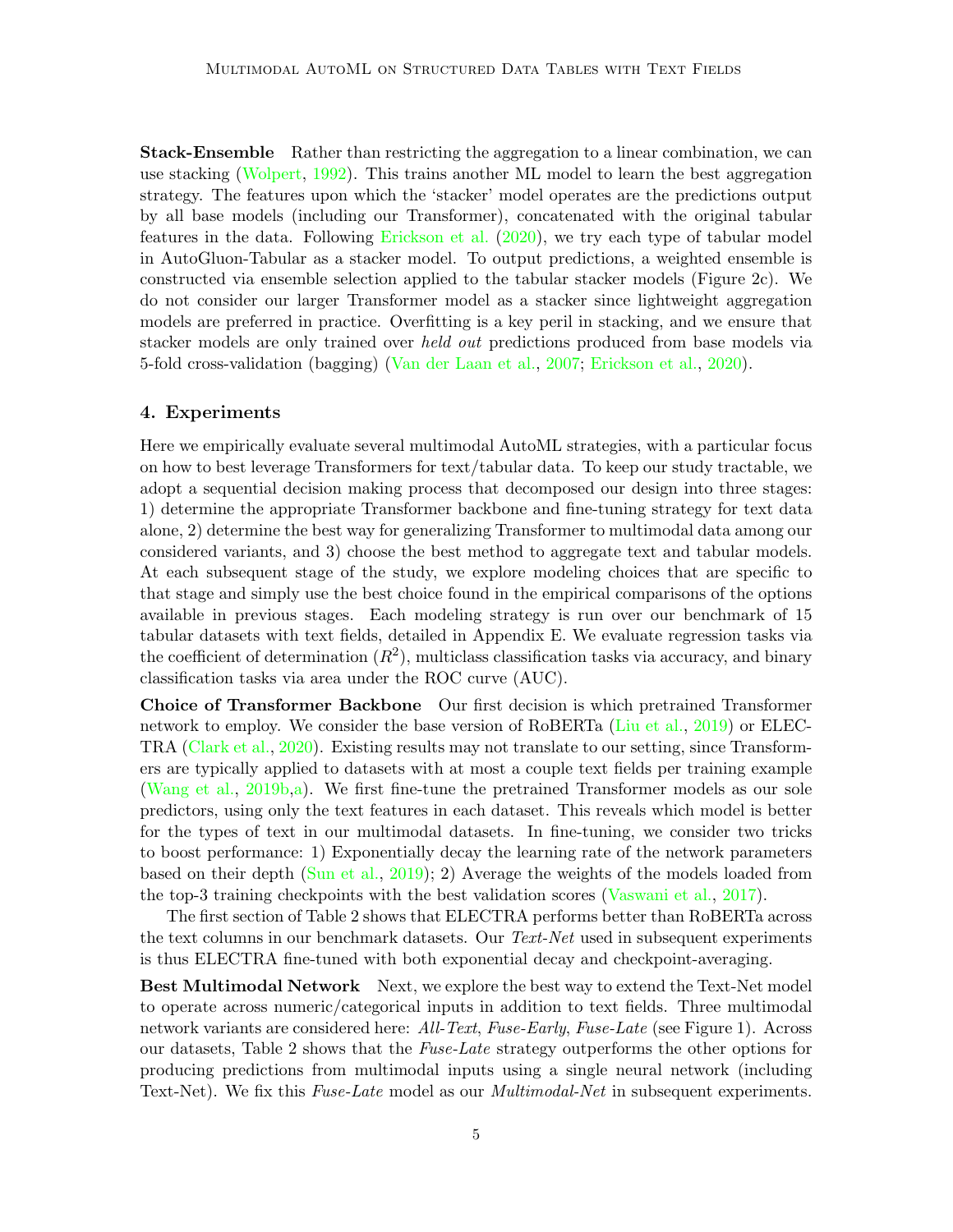<span id="page-5-0"></span>

| Method                                                     | prod  | qaq   | qaa   | cloth    | airbnb | ae    | mercari | jigsaw | imdb  | fake  | kick  | ic    | wine  | pop      | channel | ÷<br>avg. | $mrr$ $\uparrow$ |
|------------------------------------------------------------|-------|-------|-------|----------|--------|-------|---------|--------|-------|-------|-------|-------|-------|----------|---------|-----------|------------------|
| NLP Backbones and Fine-tuning Tricks<br>Choosing Text-Net: |       |       |       |          |        |       |         |        |       |       |       |       |       |          |         |           |                  |
| <b>RoBERTa</b>                                             | 0.588 | 0.412 | 0.268 | 0.700    | 0.344  | 0.953 | 0.561   | 0.960  | 0.731 | 0.929 | 0.751 | 0.615 | 0.811 | $-0.000$ | 0.301   | 0.595     | 0.07             |
| <b>ELECTRA</b>                                             | 0.705 | 0.410 | 0.356 | 0.718    | 0.349  | 0.955 | 0.586   | 0.965  | 0.750 | 0.824 | 0.754 | 0.606 | 0.813 | 0.003    | 0.315   | 0.607     | 0.17             |
| + Exponential Decay $\tau = 0.8$                           | 0.728 | 0.436 | 0.431 | 0.743    | 0.337  | 0.953 | 0.579   | 0.963  | 0.852 | 0.963 | 0.760 | 0.664 | 0.808 | 0.004    | 0.308   | 0.635     | 0.09             |
| $+$ Average 3 $\star$                                      | 0.729 | 0.451 | 0.432 | 0.746    | 0.350  | 0.954 | 0.581   | 0.965  | 0.858 | 0.961 | 0.766 | 0.656 | 0.807 | 0.004    | 0.307   | 0.638     | 0.12             |
| <b>Fusion Strategy</b><br>Choosing Multimodal-Net:         |       |       |       |          |        |       |         |        |       |       |       |       |       |          |         |           |                  |
| All-Text                                                   | 0.907 | 0.454 | 0.419 | 0.746    | 0.366  | 0.957 | 0.599   | 0.967  | 0.840 | 0.967 | 0.799 | 0.645 | 0.810 | 0.013    | 0.480   | 0.665     | 0.19             |
| Fuse-Early                                                 | 0.913 | 0.441 | 0.418 | 0.745    | 0.377  | 0.953 | 0.596   | 0.967  | 0.843 | 0.960 | 0.770 | 0.653 | 0.806 | 0.013    | 0.474   | 0.662     | 0.24             |
| Fuse-Late, Concat $\bigstar$                               | 0.907 | 0.449 | 0.445 | 0.747    | 0.395  | 0.958 | 0.603   | 0.966  | 0.857 | 0.961 | 0.773 | 0.639 | 0.812 | 0.015    | 0.481   | 0.667     | 0.17             |
| Fuse-Late, Mean                                            | 0.912 | 0.458 | 0.431 | 0.748    | 0.399  | 0.955 | 0.602   | 0.967  | 0.869 | 0.963 | 0.773 | 0.625 | 0.807 | 0.015    | 0.478   | 0.667     | 0.09             |
| Fuse-Late, Max                                             | 0.910 | 0.452 | 0.429 | 0.747    | 0.401  | 0.956 | 0.599   | 0.966  | 0.863 | 0.957 | 0.761 | 0.634 | 0.808 | 0.015    | 0.484   | 0.665     | 0.12             |
| Multimodal Model Ensembling<br>Choosing Aggregation:       |       |       |       |          |        |       |         |        |       |       |       |       |       |          |         |           |                  |
| Pre-Embedding                                              | 0.895 | 0.216 | 0.247 | 0.642    | 0.449  | 0.972 | 0.433   | 0.586  | 0.871 | 0.926 | 0.743 | 0.491 | 0.680 | 0.012    | 0.526   | 0.579     | 0.13             |
| Text-Embedding                                             | 0.867 | 0.446 | 0.432 | 0.748    | 0.430  | 0.972 | 0.434   | 0.587  | 0.855 | 0.962 | 0.790 | 0.658 | 0.830 | 0.008    | 0.502   | 0.635     | 0.20             |
| Multimodal-Embedding                                       | 0.907 | 0.439 | 0.437 | 0.749    | 0.438  | 0.974 | 0.432   | 0.587  | 0.847 | 0.967 | 0.794 | 0.683 | 0.829 | 0.007    | 0.517   | 0.640     | 0.18             |
| Weighted-Ensemble                                          | 0.907 | 0.439 | 0.429 | 0.744    | 0.453  | 0.976 | 0.597   | 0.957  | 0.876 | 0.923 | 0.787 | 0.641 | 0.814 | 0.018    | 0.554   | 0.674     | 0.39             |
| Stack-Ensemble $\bigstar$                                  | 0.909 | 0.456 | 0.438 | 0.751    | 0.459  | 0.977 | 0.605   | 0.967  | 0.878 | 0.964 | 0.797 | 0.624 | 0.836 | 0.020    | 0.556   | 0.683     | 0.59             |
| Tabular AutoML + Feature Engineering Baselines             |       |       |       |          |        |       |         |        |       |       |       |       |       |          |         |           |                  |
| AG-Weighted                                                | 0.891 | 0.046 | 0.076 | $-0.002$ | 0.426  | 0.841 | 0.098   | 0.587  | 0.845 | 0.686 | 0.668 | 0.004 | 0.173 | 0.016    | 0.549   | 0.394     | 0.11             |
| $AG-Stack$                                                 | 0.891 | 0.046 | 0.077 | 0.001    | 0.435  | 0.841 | 0.098   | 0.587  | 0.844 | 0.697 | 0.670 | 0.003 | 0.175 | 0.017    | 0.550   | 0.395     | 0.10             |
| AG-Weighted+ N-Gram                                        | 0.892 | 0.426 | 0.382 | 0.610    | 0.450  | 0.978 | 0.526   | 0.909  | 0.842 | 0.966 | 0.772 | 0.357 | 0.829 | 0.019    | 0.546   | 0.633     | 0.11             |
| $AG-Stack+N-Gram$                                          | 0.895 | 0.414 | 0.383 | 0.654    | 0.466  | 0.979 | 0.569   | 0.915  | 0.850 | 0.968 | 0.775 | 0.612 | 0.842 | 0.020    | 0.548   | 0.659     | 0.19             |
| H <sub>2</sub> O AutoML                                    | 0.869 | 0.247 | 0.159 | 0.163    | 0.329  | 0.976 | 0.430   | 0.531  | 0.813 | 0.756 | 0.669 | 0.411 | 0.478 | 0.014    | 0.530   | 0.492     | 0.11             |
| $H2O$ AutoML + Word2Vec                                    | 0.859 | 0.244 | 0.285 | 0.624    | 0.347  | 0.973 | 0.534   | 0.847  | 0.827 | 0.943 | 0.755 | 0.443 | 0.778 | 0.013    | 0.524   | 0.600     | 0.16             |
| $H2O$ AutoML $+$ Pre-Embedding                             | 0.846 | 0.227 | 0.312 | 0.644    | 0.367  | 0.969 | 0.282   | 0.572  | 0.874 | 0.893 | 0.738 | 0.549 | 0.571 | 0.007    | 0.501   | 0.557     | 0.12             |

Table 2: Predictive performance of AutoML strategies over our multimodal benchmark. Column 'avg.' lists each method's average score (across datasets) and 'mrr' lists the mean reciprocal rank among all models evaluated in the benchmark. Each subsection encapsulates the variants compared at a design stage, with the final choice (best avg.) marked by  $\star$ .

Aggregating Transformers and Tabular Models Now that we have identified the best single neural network architecture for multimodal text/tabular inputs, we consider how to combine such models with classical learning algorithms for tabular data. Where not specified, the tabular models are those trained by AutoGluon-Tabular (see Appendix [C.4\)](#page-8-0). Here we considered the following aggregation strategies: Pre-Embedding, Text-Embedding, Multimodal-Embedding, Weighted-Ensemble, Stack-Ensemble.

The third section of Table [2](#page-5-0) illustrates that Stack-Ensemble is overall the best aggregation strategy. As expected, Text-Embedding and Multimodal-Embedding outperform Pre-Embedding, demonstrating how domain-specific fine-tuning improves the quality of learned embeddings. *Multimodal-Embedding* performs better than *Text-Embedding* on some datasets with similar performance across the rest, showing it can be beneficial to use text representations contextualized on numeric/categorical information.

AutoGluon Baselines We also compare with variants of AutoGluon-Tabular without our Multimodal-Net as baselines (and variants of H2O AutoML described in Appendix [D\)](#page-4-0):

 $AG-Weiahted / AG-Stack:$  We train AutoGluon with weighted / stack ensembling of its tabular models, here ignoring all text columns.

 $AG-Weighted + N-Gram / AG-Stack + N-Gram$ : Similar to  $AG-Weighted / AG-Stack$ , except we first use AutoGluon's N-Gram featurization to encode all text in tabular form.

The last section of Table [2](#page-5-0) shows that while these powerful AutoML ensemble predictors can outperform our individual neural network models (particularly for datasets with more tabular-signal), our proposed *Stack-Ensemble* and *Weighted-Ensemble* are superior overall<sup>[3](#page-5-1)</sup>. Given the success of pretrained Transformers across NLP, we are surprised to find both N-Grams and word2vec here provide superior text featurization than Pre-Embedding.

<span id="page-5-1"></span><sup>3.</sup> Tutorial to easily run these methods on any text/tabular dataset: [https://auto.gluon.ai/stable/](https://auto.gluon.ai/stable/tutorials/tabular_prediction/tabular-multimodal-text-others.html) [tutorials/tabular\\_prediction/tabular-multimodal-text-others.html](https://auto.gluon.ai/stable/tutorials/tabular_prediction/tabular-multimodal-text-others.html)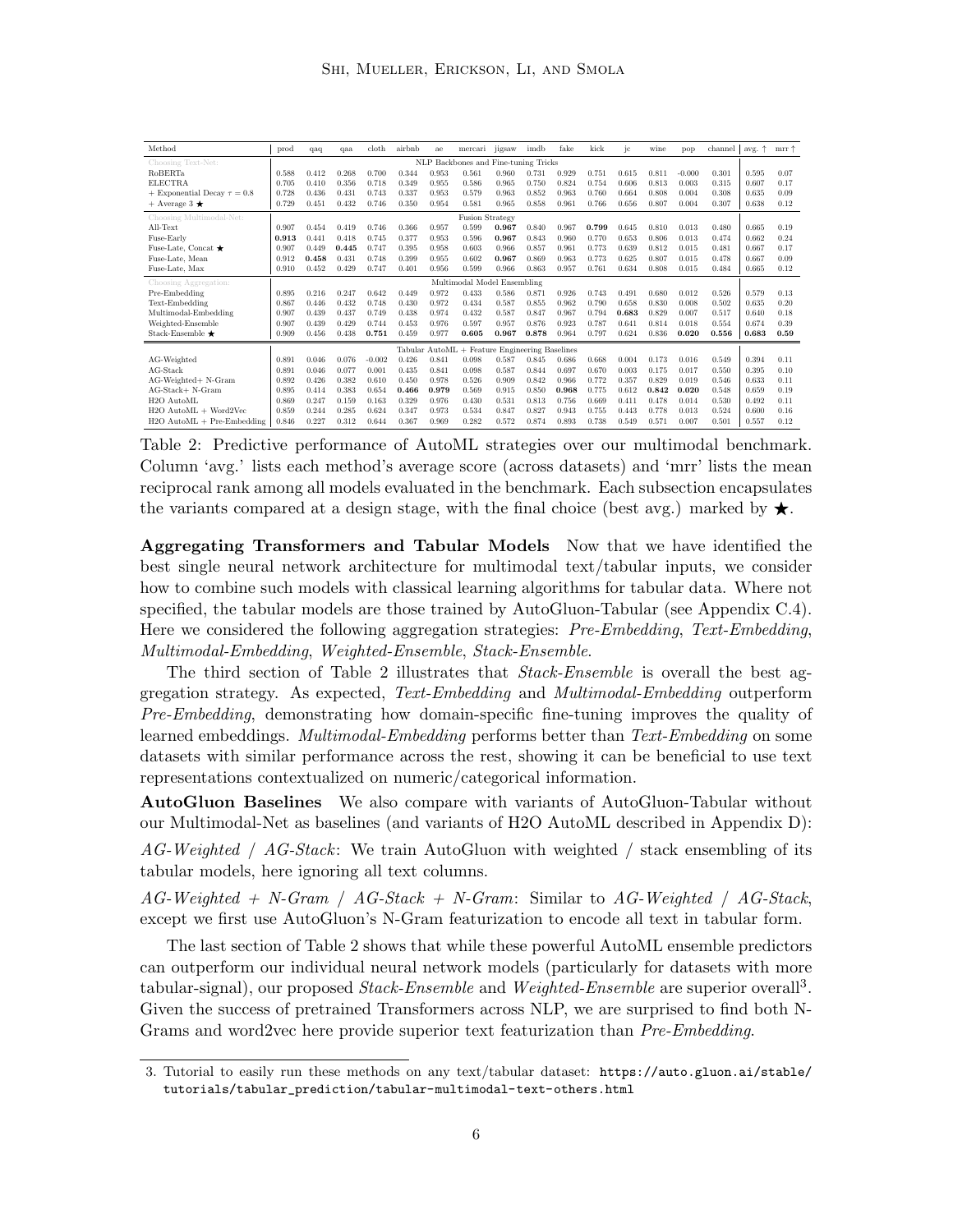# Appendix

## Appendix A. Performance in Real-world ML Competitions

Some datasets in our multimodal benchmark originally stem from ML competitions. For these (and other recent competitions with text/tabular data), we fit our automated solution using the official competition dataset, without manual adjustment or data preprocessing. We then submit its resulting predictions on the competition test data to be scored, which enables us to see how they fare against the manual efforts of human data science teams.

Our Stack-Ensemble model achieved 1st place in two prediction competitions from Ma-chineHack: Product Sentiment Classification<sup>[4](#page-6-0)</sup> and Predict the Data Scientists Salary in India<sup>[5](#page-6-1)</sup>, and this model achieves 2nd place in another MachineHack competition: Predict the Price of Books<sup>[6](#page-6-2)</sup>, as well as a Kaggle competition: California House Prices<sup>[7](#page-6-3)</sup>. Simply training only our Multimodal-Net suffices to achieve 2nd place in a very popular Kaggle competition in which 23[8](#page-6-4)0 teams participated: Mercari Price Suggestion Challenge<sup>8</sup> (which offered a \$100,000 prize). These results demonstrate that, without any manual adjustment, our AutoML solution outperforms top data scientists on real-world text/tabular datasets that possess great commercial value.

#### Appendix B. Feature Importance Analysis

Feature importance scoring is a valuable tool for understanding how the AutoML system works and whether text fields in a dataset are worth their overhead. We compute permutation feature importance [\(Breiman,](#page-12-14) [2001\)](#page-12-14) for three models: the AG-Stack+N-Gram baseline, our Multimodal-Net, and our Stack-Ensemble (containing the Multimodal-Net). The importance of a feature is defined as the drop in prediction accuracy after values of only this feature (which are entire text fields for a text column) are shuffled in the test data (across rows). We only shuffle original column values so our importance scores are not biased by preprocessing/featurization decisions (except in how these directly affect model accuracy). Figure [3](#page-7-0) shows that both Multimodal-Net and our Stack-Ensemble with this model rely more heavily on text features than the N-Gram baseline. With more powerful modeling of text fields, models may begin to rely more heavily on the text fields. An exception here is the *brand\_name* feature in the mercari data, but this feature usually contains just a single word in its fields.

<span id="page-6-0"></span><sup>4.</sup> [https://www.machinehack.com/hackathons/product\\_sentiment\\_classification\\_weekend\\_](https://www.machinehack.com/hackathons/product_sentiment_classification_weekend_hackathon_19/overview) [hackathon\\_19/overview](https://www.machinehack.com/hackathons/product_sentiment_classification_weekend_hackathon_19/overview). "Anonymous Submission ID 1556" entry.

<span id="page-6-1"></span><sup>5.</sup> [https://machinehack.com/hackathons/predict\\_the\\_data\\_scientists\\_salary\\_in\\_india\\_](https://machinehack.com/hackathons/predict_the_data_scientists_salary_in_india_hackathon/overview) [hackathon/overview](https://machinehack.com/hackathons/predict_the_data_scientists_salary_in_india_hackathon/overview). "Xingjian Shi" entry.

<span id="page-6-2"></span><sup>6.</sup> [https://machinehack.com/hackathons/predict\\_the\\_price\\_of\\_books/overview](https://machinehack.com/hackathons/predict_the_price_of_books/overview). "Xingjian Shi" entry.

<span id="page-6-3"></span><sup>7.</sup> <https://www.kaggle.com/c/california-house-prices>, "sxjscience" entry.

<span id="page-6-4"></span><sup>8.</sup> Multimodal-Net achieved a score of 0.38685 on the private leaderboard: [https://www.kaggle.com/c/](https://www.kaggle.com/c/mercari-price-suggestion-challenge/leaderboard) [mercari-price-suggestion-challenge/leaderboard](https://www.kaggle.com/c/mercari-price-suggestion-challenge/leaderboard)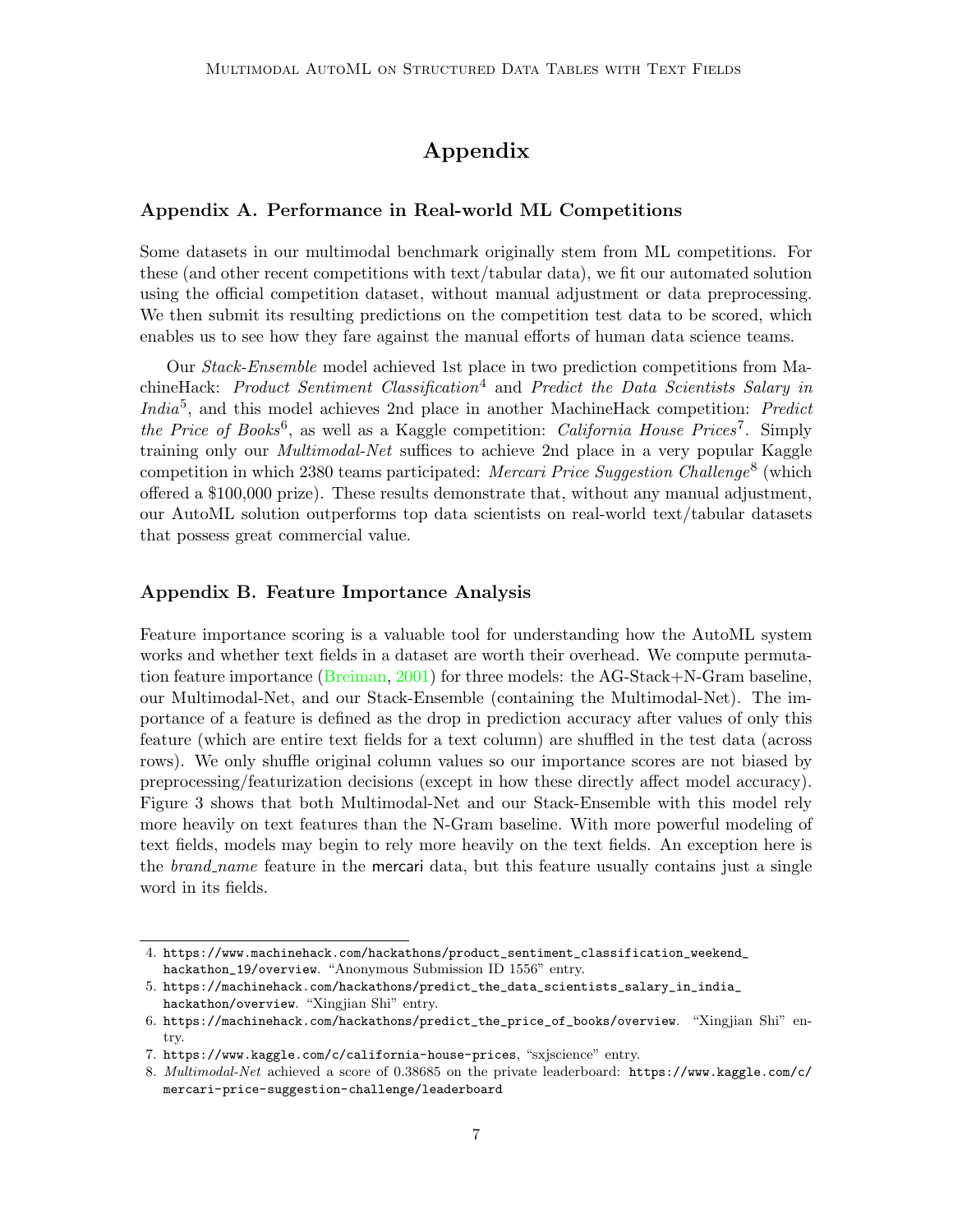<span id="page-7-0"></span>

<span id="page-7-1"></span>



Figure 4: Inputting data from 3 text fields into Transformer.

## Appendix C. Model Details

#### C.1 Handling text fields in the Transformer

Given multiple text columns, we feed the tokenized text from all columns jointly into our Transformer, as illustrated in Figure [4.](#page-7-1) We follow the usual method to format text from multiple passages [\(Devlin et al.,](#page-12-8) [2019\)](#page-12-8): tokenized inputs from different text fields are merged with special  $[SEP]$  delimiter tokens between fields and a  $[CLS]$  prefix token is subsequently appended at the start of merged input. To further ensure that the network distinguishes boundaries between adjacent text fields, we alternate 0s and 1s as the segment IDs. Here segment IDs and the [SEP] token were previously used to demarcate boundaries between passages during pre-training [\(Devlin et al.,](#page-12-8) [2019\)](#page-12-8). After feeding the merged inputs into the Transformer, we can extract its intermediate representations at each position as tokenlevel embeddings (each token has one embedding, which has been contextualized based on information from the other tokens). A single embedding vector for all text fields is obtained from the Transformer's representation at the [CLS] position after feeding the merged input into the network [\(Devlin et al.,](#page-12-8) [2019\)](#page-12-8). Similarly, just a single text field can be embedded via the Transformer's representation at the [CLS] position, after feeding only this field into the network.

When the total length of tokenized text fields exceed the maximum allowed length (set to be 512 throughout this work), we truncate the input by repeatedly removing one token from the longest individual text field until the length constraint is met. Since self-attention is permutation equivariant, a common practice is to assign an additional vector that encodes each position (namely positional encoding) so that the Transformer can distinguish between identical tokens occurring at different locations [\(Vaswani et al.,](#page-13-4) [2017\)](#page-13-4). After merging multiple text fields into a single input, we simply assign positional encodings based on this larger input.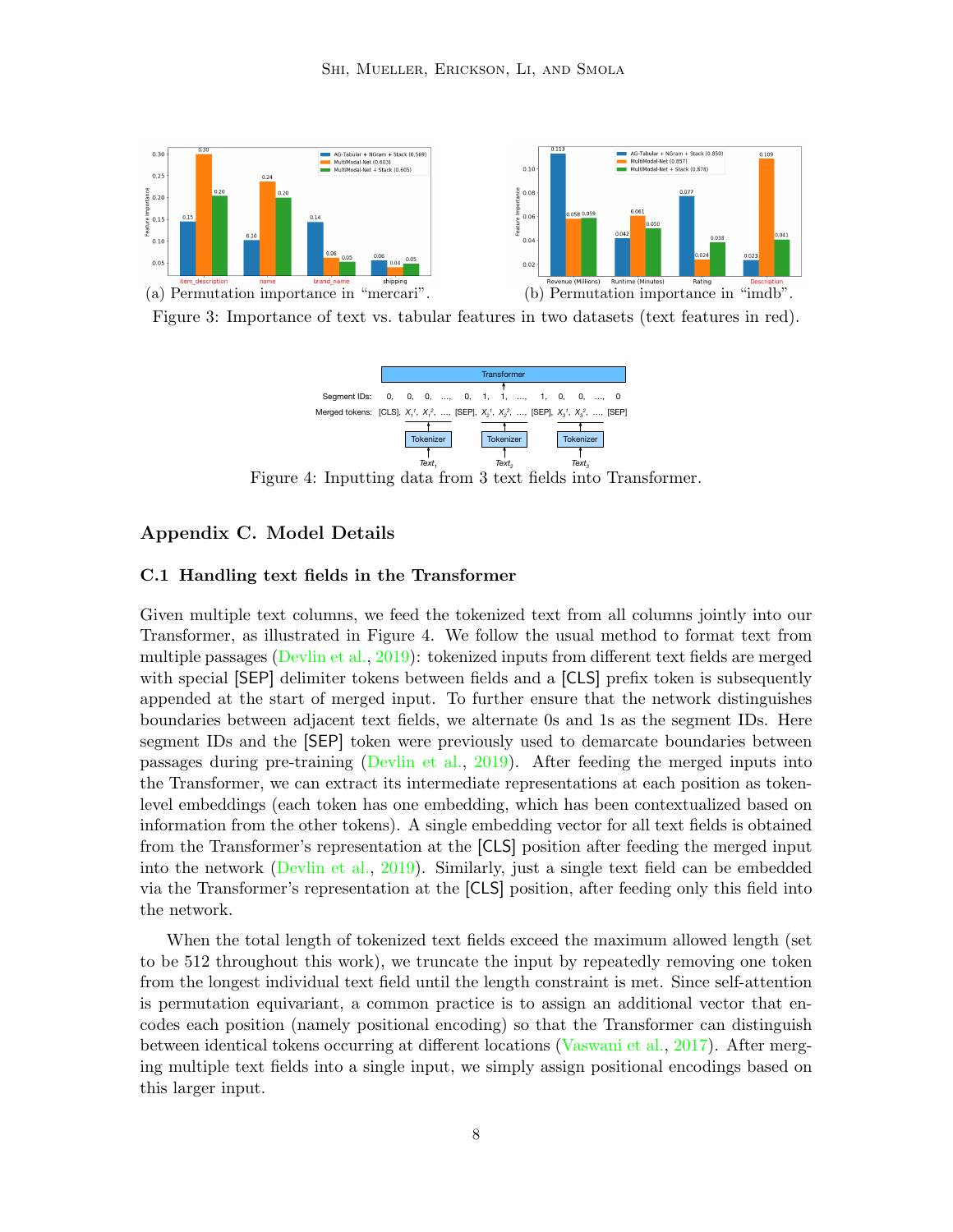#### C.2 Network Architectures

In this paper, we used a single-hidden-layer MLP as the basic building block for encoding features and projecting the hidden states. It has one bottleneck layer and uses layer normalization. We use the leaky ReLU activation (with slope set to 0.1) for all basic MLP layers mentioned throughout the paper. For the 6-layer Transformer model in Fuse-Early, we used the GeLU activation like [Devlin et al.](#page-12-8) [\(2019\)](#page-12-8). We set the number of units, heads, and hidden size of FFN (the feedforward layers) in this Transformer to be 64, 4, 256 correspondingly. For the categorical features, we use an encoding network that is similar to the factorized embedding in ALBERT [\(Lan et al.,](#page-13-5) [2019\)](#page-13-5), in which we use an embedding layer with 32 units and then project it with a basic MLP layer that has 64 bottleneck units. We further set the number of output units in the basic MLP to be the same as the token-embeddings used in the pretrained NLP model (i.e., ELECTRA or RoBERTa) so that all vectors belong to the same space. In the Fuse-Late variant, we further concatenate all encoded categorical features and encode them with a second basic MLP layer. Numeric features are concatenated and encoded with one basic MLP layer. These MLP layers all utilize 128 bottleneck units and their output unit number matches the dimensionality of token embeddings for the pretrained Transformer.

#### C.3 Neural Network Optimization

All networks are trained with the slanted triangular learning rate scheduler [\(Howard and](#page-12-15) [Ruder,](#page-12-15) [2018\)](#page-12-15) with initial learning rate set to 0.0, the maximal learning rate set to  $5 \times 10^{-5}$ and warmup set to 0.1. We use a batch size of 128,  $10^{-4}$  weight decay, and the AdamW optimizer. All models are trained for 10 epochs and we early stop based on their validation performance. These learning rate and weight decay values were determined via grid search on a single smaller (subsampled) dataset that we used for early initial experiments.

To implement exponential learning rate decay, we set the learning rate multiplier as  $\tau$ <sup>d</sup> in which d is the layer depth and  $\tau$  is the decay factor. The intuition is that the pretrained weights that are closer to the input encode universal properties common across most text and should evolve more slowly during fine-tuning. We set  $\tau = 0.8$  in our experiments.

#### <span id="page-8-0"></span>C.4 Details of AutoGluon Tabular Models in the Stack Ensemble

For improved efficiency, we considered just the following tabular models when running AutoGluon [\(Erickson et al.,](#page-12-4) [2020\)](#page-12-4):

- Fully-connected Neural Network with ReLU activations [\(Erickson et al.,](#page-12-4) [2020\)](#page-12-4).
- LightGBM model with default hyperparameters (GBM) [\(Ke et al.,](#page-13-12) [2017\)](#page-13-12).
- A second LightGBM model with a different set of hyperparameter values. By default, AutoGluon uses this second model in conjunction with the first LightGBM model.
- An implementation of Extremely Randomized Trees from the LightGBM library [\(Geurts et al.,](#page-12-16) [2006\)](#page-12-16).
- CatBoost gradient boosted trees, which provide sophisticated handling of categorical features [\(Prokhorenkova et al.,](#page-13-13) [2018\)](#page-13-13)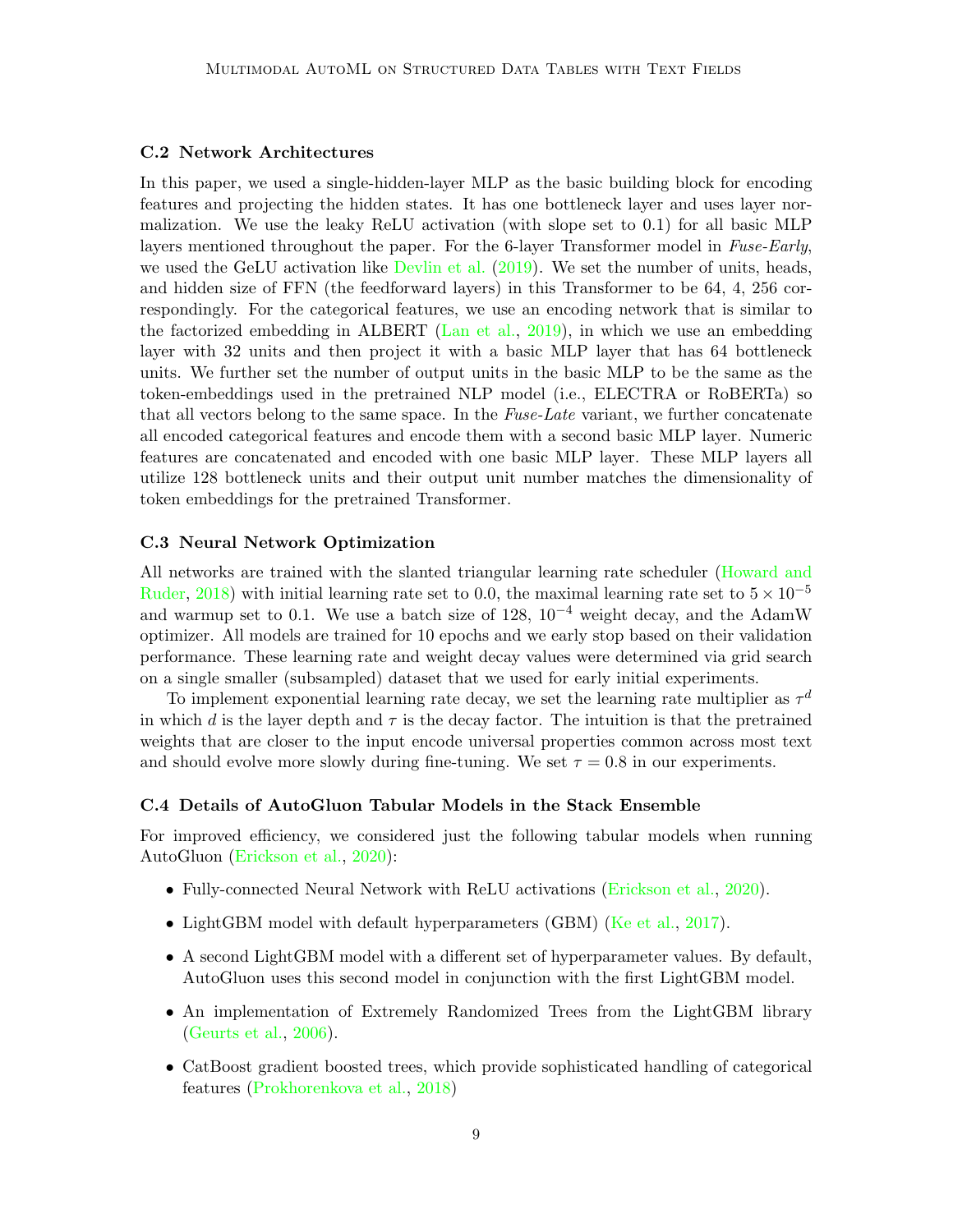To avoid overfitting in stacking, all models are trained with 5 fold cross-validation (bagging) as described by [Erickson et al.](#page-12-4) [\(2020\)](#page-12-4). For classification tasks, the outputs of each base model which are aggregated in the ensemble are taken to be predicted class probabilities.

#### C.5 Notes on Hyperparameter Tuning

Note that hyperparameter tuning was not a major focus in this paper. Standard hyperparameter tuning strategies [\(Shahriari et al.,](#page-13-14) [2015\)](#page-13-14) are readily applicable to our multimodal setting, and the experiments presented here could easily employ the advanced Bayesian optimization techniques available in AutoGluon [\(Tiao et al.,](#page-13-15) [2020\)](#page-13-15). We expect the performance of all of our proposed AutoML strategies will grow even better with time devoted to hyperparameter tuning. However in this paper we did not conduct such a search and simply used the default hyperparameters supplied by AutoGluon for tabular models, which are already highly performant [\(Erickson et al.,](#page-12-4) [2020;](#page-12-4) [Fakoor et al.,](#page-12-6) [2020b\)](#page-12-6), and the Transformer hyperparameters are listed here and are viewable in our released code. Over just a few datasets, we found performance did not qualitatively differ with other reasonable hyperparameter settings.

Rather than only reporting a couple thoroughly-tuned results, we instead preferred to spend our time/compute budget to explore more AutoML strategies over more datasets. Note that all H2O AutoML variants reported in Table [2](#page-5-0) relied on extensive hyperparameter sweeps (automatically used within H2O), and yet were still unable to outperform our untuned methods. This further supports the claim that we have identified a broadly performant strategy for multimodal AutoML.

#### Appendix D. H2O AutoML Baselines

The few other existing tools that aim to automate multimodal text/tabular ML are all commercial software whose source code, allowed scientific usage (benchmarking), and implemented algorithmic strategies remain opaque [\(Google,](#page-12-17) [2019;](#page-12-17) [H2O.ai,](#page-12-18) [2020\)](#page-12-18). As an alternative to AutoGluon, we also run another open-source AutoML tool offered by  $H2O<sup>9</sup>$  $H2O<sup>9</sup>$  $H2O<sup>9</sup>$ which is very popular in the data science community. Since H2O AutoML is not designed for the text in our multimodal data tables, we try combining H2O's NLP tool [\(H2O.ai\)](#page-12-3) and tabular AutoML tool [\(LeDell and Poirier,](#page-13-8) [2020\)](#page-13-8).

H<sub>2</sub>O AutoML: We run H<sub>2</sub>O AutoML directly on the original data of our benchmark. It is assumed that H2O AutoML ignores all text features (as a tabular AutoML framework), but H2O categorizes text vs. other feature types slightly differently than us. For fair assessment, our benchmark leaves key decisions like training/validation splits and how to designate feature types up to each AutoML tool.

 $H2O$  AutoML + Word2Vec: We featurize text fields via H2O's word2vec algorithm, as described in the H<sub>2</sub>O.ai tutorial, and then run H<sub>2</sub>O AutoML on the featurized data.

 $H2O$  AutoML + Pre-Embedding: We featurize text fields using embeddings from a pretrained ELECTRA Transformer, as in Pre-Embedding, and then run H2O AutoML.

<span id="page-9-0"></span><sup>9.</sup> <https://docs.h2o.ai/h2o/latest-stable/h2o-docs/automl.html>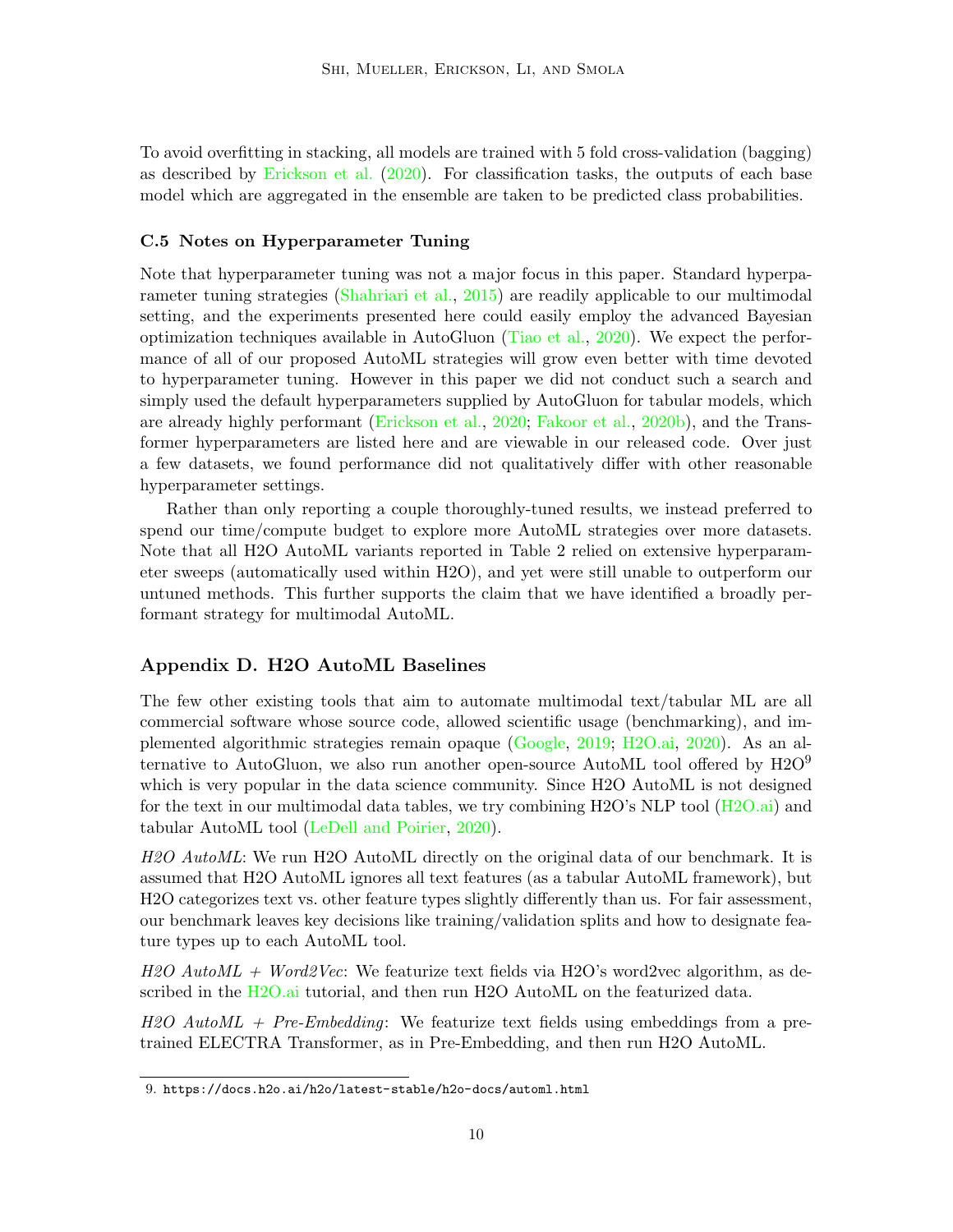#### <span id="page-10-0"></span>Appendix E. Benchmarking Multimodal Text/Tabular AutoML

We aim to design practical systems for real-world data tables that often contain text. The empirical performance of our design decisions is thus what ultimately matters. Representative benchmarks comprised of many diverse datasets are critical for proper evaluation of AutoML, whose aim is to reliably produce reasonable accuracy on arbitrary datasets without manual user-tweaking. While such benchmarks are available for ML with standard tabular data [\(Gijsbers et al.,](#page-12-1) [2019;](#page-12-1) [Vanschoren et al.,](#page-13-16) [2013;](#page-13-16) [Erickson et al.,](#page-12-4) [2020;](#page-12-4) Zöller and [Huber,](#page-14-4) [2021\)](#page-14-4), we are not aware of any analogous benchmarks for evaluating multimodal ML. Thus we introduce the first public benchmark<sup>[10](#page-10-1)</sup> for this purpose, which is comprised of 15 tabular datasets, each containing at least one text field in addition to numeric/categorical columns.

Our benchmark strives to represent the types of ML tasks that commonly arise in industry today. In creating the benchmark, we aimed to include a mix of classification vs. regression tasks and datasets from real applications (as opposed to toy academic settings) that contain a rich mix of text, numeric, and categorical columns. Table [3](#page-10-2) shows it is comprised of datasets that are quite diverse in terms of: sample-size, problem types, number of features, and type of features. To reflect real-world ML issues, we processed the data minimally (beyond ensuring the labels correspond to meaningful prediction tasks) and thus there are arbitrarily-formatted strings and missing values all throughout. Subsequent accuracy results from Table [2](#page-5-0) indicate the 15 underlying prediction problems also vary greatly in terms of both difficulty and how the predictive signal is divided between text/tabular modalities. Given this diversity, systems that can perform well across all 15 datasets are likely to provide real-world value across a broad set of applications.

Each dataset in our benchmark is provided with a prespecified training/test split (usually 20% of the original data reserved for test set). Methods are not allowed to access the test set during training, and for validation (model-selection, hyperparameter-tuning, etc.) instead must themselves hold-out some data from the provided training data. As the choice of training/validation split is a key design decision in AutoML, we leave this flexible for different systems to choose as they see fit. To facilitate comparison between the novel AutoML strategies presented in this paper, we always used the same AutoGluon-provided

| Dataset ID | #Train  | #Test  | #Cat.          | $\#\mathrm{Num}.$ | #Text          | Task       | Metric   | <b>Prediction Target</b>       |
|------------|---------|--------|----------------|-------------------|----------------|------------|----------|--------------------------------|
| prod       | 5.091   | 1.273  | 1              | $\bf{0}$          |                | multiclass | accuracy | sentiment related to products  |
| airbnb     | 18.316  | 4.579  | 37             | 24                | 28             | multiclass | accuracy | price of Airbnb listing        |
| channel    | 20,284  | 5,071  | 1              | 15                |                | multiclass | accuracy | category of news article       |
| wine       | 84.123  | 21.031 | $\Omega$       | $\overline{2}$    | 3              | multiclass | accuracy | variety of wine                |
| imdb       | 800     | 200    | $\Omega$       | 7                 | $\overline{4}$ | binary     | roc-auc  | whether film is a drama        |
| jigsaw     | 100,000 | 25,000 | $\mathfrak{D}$ | 27                |                | binary     | roc-auc  | whether comments are toxic     |
| fake       | 12.725  | 3,182  | $\mathfrak{D}$ | $\theta$          | 3              | binary     | roc-auc  | whether job postings are fake  |
| kick       | 86,502  | 21.626 | 3              | 3                 | 3              | binary     | roc-auc  | will Kickstarter get funding   |
| ae         | 22.662  | 5.666  | 3              | $\overline{2}$    | 6              | regression | $R^2$    | American-Eagle item prices     |
| qaa        | 4,863   | 1.216  | 1              | $\theta$          | 3              | regression | $R^2$    | type of answer                 |
| qaq        | 4.863   | 1.216  | 1              | $\Omega$          | 3              | regression | $R^2$    | type of question               |
| cloth      | 18.788  | 4.698  | $\overline{2}$ |                   | 3              | regression | $R^2$    | review score                   |
| mercari    | 100,000 | 25,000 | 3              | 0                 | 6              | regression | $R^2$    | price of Mercari products      |
| jс         | 10,860  | 2,715  | $\Omega$       | $\overline{2}$    | 3              | regression | $R^2$    | price of JC Penney products    |
| pop        | 24.007  | 6.002  | 1              | $^{2}$            |                | regression | $R^2$    | news article popularity online |

<span id="page-10-2"></span><span id="page-10-1"></span>10. Available at: [https://github.com/sxjscience/automl\\_multimodal\\_benchmark](https://github.com/sxjscience/automl_multimodal_benchmark)

Table 3: The 15 multimodal datasets that comprise our benchmark. '#Cat.', '#Num.' and '#Text' count the number of categorical, numeric, and text features in each dataset. In PDF, you can click on each Dataset ID for link to original data source.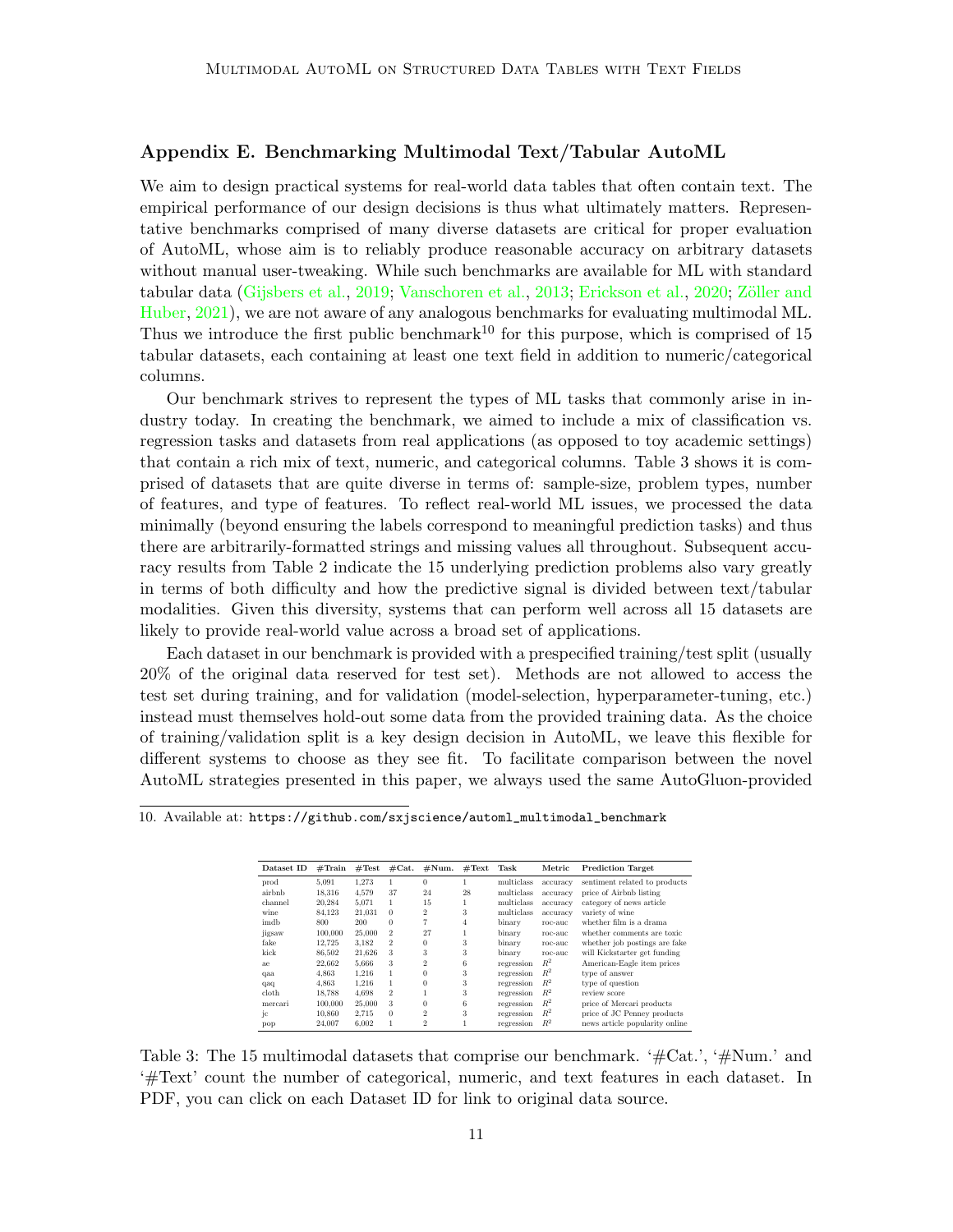training/validation split, which is stratified based on labels in classification tasks. Our use of other AutoML frameworks beyond AutoGluon (e.g. H2O) allows each framework to choose their own data splitting scheme.

## E.1 Descriptions of each Dataset

prod: Classify the sentiment of user reviews related to products based on the review text and product type.

airbnb: Predict the price label of AirBnb listings in Melbourne, Australia based on the page of each listing which includes many miscellaneous features about the listing.

channel: Predict which news category (i.e. channel) a Mashable.com news article belongs to based on the text of its title, as well as auxiliary numerical features like the number of words in the article, its average token length, how many keywords are listed, etc.

wine: Classify the variety of wines based on tasting descriptions from sommeliers, their price, country-of-origin, and other features.

imdb: Predict whether or not a movie falls within the Drama category based on its name, description, actors/directors, year released, runtime, and other features.<sup>[∗](#page-11-0)</sup>

jigsaw: Predict whether online social media comments are toxic based on their text and additional features related to the poster.

fake: Predict whether online job postings are real or fake based on their text, amount of salary offered, degree of education demanded, etc.

kick: Predict whether a proposed Kickstarter project will get funding based on its title, description, amount of money requested, date posted, and other features.

ae: Predict the price of inner-wear items sold by retailer American Eagle based on features from their online product page.\*

qaa: Given a question and an answer (from the Crowdsource team at Google) as well as additional category features, predict the type of the answer in relation to the question.

qaq: Given a question and an answer (from the Crowdsource team at Google) as well as additional category features, predict the type of question in relation to the answer.

cloth: Predict the score of a customer review of clothing items (sold by an anonymous retailer) based on the review text, and product features like the clothing category.

mercari: Predict the price of items sold in the online marketplace of Mercari based on miscellaneous information from the product page like name, description, free shipping, etc.

jc: Predict the sale price of items sold on the website of the retailer JC Penney based on miscellaneous information on the product page like its title, description, rating, etc.\*

pop: Predict the popularity (number of shares on social media, on log-scale) of Mashable.com news articles based on the text of their title, as well as auxiliary numerical features like the number of words in the article, its average token length, and how many keywords are listed, etc.

<span id="page-11-0"></span><sup>∗</sup>. PromptCloud released the original version of the data from which the version of this dataset in our benchmark was created.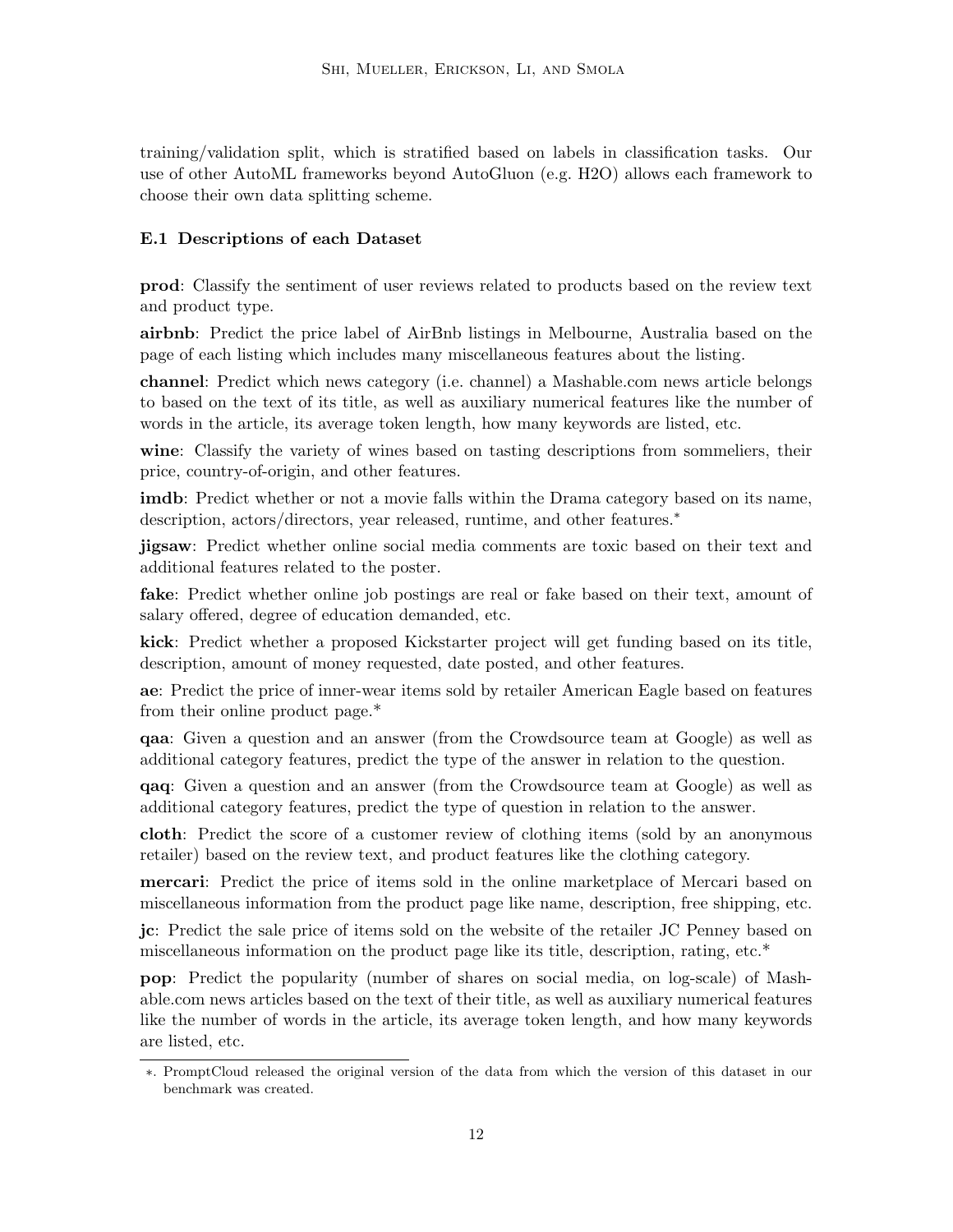## References

- <span id="page-12-5"></span>Shivam Bansal. Data science trends on kaggle. [https://www.kaggle.com/shivamb/](https://www.kaggle.com/shivamb/data-science-trends-on-kaggle#5.-XgBoost-vs-Keras) [data-science-trends-on-kaggle#5.-XgBoost-vs-Keras](https://www.kaggle.com/shivamb/data-science-trends-on-kaggle#5.-XgBoost-vs-Keras), 2018.
- <span id="page-12-10"></span>Matthias Blohm, Marc Hanussek, and Maximilien Kintz. Leveraging automated machine learning for text classification: Evaluation of automl tools and comparison with human performance. arXiv preprint arXiv:2012.03575, 2020.
- <span id="page-12-14"></span>Leo Breiman. Random forests. Machine learning, 45(1):5–32, 2001.
- <span id="page-12-12"></span>Rich Caruana, Alexandru Niculescu-Mizil, Geoff Crew, and Alex Ksikes. Ensemble selection from libraries of models. In International Conference on Machine Learning, 2004.
- <span id="page-12-13"></span>Kevin Clark, Minh-Thang Luong, Quoc V Le, and Christopher D Manning. ELECTRA: Pre-training text encoders as discriminators rather than generators. In International Conference on Learning Representations, 2020.
- <span id="page-12-8"></span>Jacob Devlin, Ming-Wei Chang, Kenton Lee, and Kristina Toutanova. BERT: Pre-training of deep bidirectional transformers for language understanding. In NAACL HLT, 2019.

<span id="page-12-2"></span>Jacob Eisenstein. Natural language processing, 2018.

- <span id="page-12-4"></span>Nick Erickson, Jonas Mueller, Alexander Shirkov, Hang Zhang, Pedro Larroy, Mu Li, and Alexander Smola. Autogluon-tabular: Robust and accurate automl for structured data. arXiv preprint arXiv:2003.06505, 2020.
- <span id="page-12-9"></span>Rasool Fakoor, Pratik Chaudhari, Jonas Mueller, and Alexander J Smola. TraDE: Transformers for density estimation. arXiv preprint arXiv:2004.02441, 2020a.
- <span id="page-12-6"></span>Rasool Fakoor, Jonas Mueller, Nick Erickson, Pratik Chaudhari, and Alexander J Smola. Fast, accurate, and simple models for tabular data via augmented distillation. In Advances in Neural Information Processing Systems, 2020b.
- <span id="page-12-11"></span>Matthias Feurer, Aaron Klein, Katharina Eggensperger, Jost Springenberg, Manuel Blum, and Frank Hutter. Efficient and robust automated machine learning. In Advances in Neural Information Processing Systems, 2015.
- <span id="page-12-16"></span>Pierre Geurts, Damien Ernst, and Louis Wehenkel. Extremely randomized trees. Machine learning, 63(1): 3–42, 2006.
- <span id="page-12-1"></span>Pieter Gijsbers, Erin LeDell, Janek Thomas, Sébastien Poirier, Bernd Bischl, and Joaquin Vanschoren. An open source AutoML benchmark. In ICML Workshop on Automated Machine Learning, 2019.
- <span id="page-12-17"></span>Google. AutoML Tables, 2019. URL <https://cloud.google.com/automl-tables>.
- <span id="page-12-3"></span>H2O.ai. NLP with H2O. [https://docs.h2o.ai/h2o-tutorials/latest-stable/h2o-world-2017/nlp/](https://docs.h2o.ai/h2o-tutorials/latest-stable/h2o-world-2017/nlp/index.html) [index.html](https://docs.h2o.ai/h2o-tutorials/latest-stable/h2o-world-2017/nlp/index.html).
- <span id="page-12-18"></span>H2O.ai. H2O Driverless AI, 2020. URL [http://docs.h2o.ai/driverless-ai/latest-stable/docs/](http://docs.h2o.ai/driverless-ai/latest-stable/docs/userguide/index.html) [userguide/index.html](http://docs.h2o.ai/driverless-ai/latest-stable/docs/userguide/index.html).
- <span id="page-12-0"></span>Xin He, Kaiyong Zhao, and Xiaowen Chu. Automl: A survey of the state-of-the-art. arXiv preprint arXiv:1908.00709, 2019.
- <span id="page-12-15"></span>Jeremy Howard and Sebastian Ruder. Universal language model fine-tuning for text classification. In Proceedings of the 56th Annual Meeting of the Association for Computational Linguistics, 2018.
- <span id="page-12-7"></span>Xin Huang, Ashish Khetan, Milan Cvitkovic, and Zohar Karnin. Tabtransformer: Tabular data modeling using contextual embeddings. arXiv preprint arXiv:2012.06678, 2020.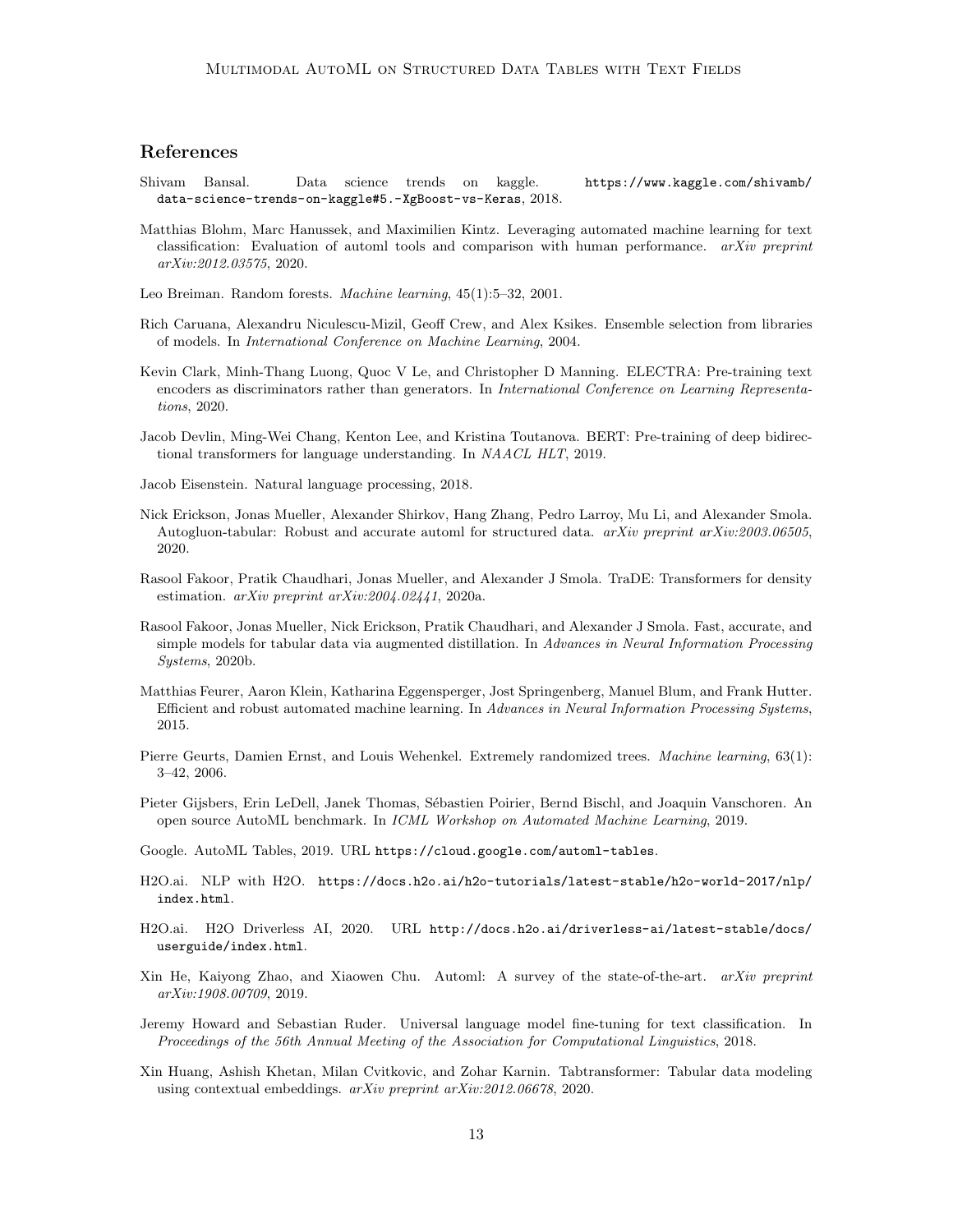- <span id="page-13-0"></span>Frank Hutter, Lars Kotthoff, and Joaquin Vanschoren. Automated Machine Learning: Methods, Systems, Challenges. 2018.
- <span id="page-13-12"></span>Guolin Ke, Qi Meng, Thomas Finley, Taifeng Wang, Wei Chen, Weidong Ma, Qiwei Ye, and Tie-Yan Liu. LightGBM: A highly efficient gradient boosting decision tree. In Advances in Neural Information Processing Systems, 2017.
- <span id="page-13-7"></span>Guolin Ke, Zhenhui Xu, Jia Zhang, Jiang Bian, and Tie-Yan Liu. Deepgbm: A deep learning framework distilled by gbdt for online prediction tasks. In KDD, 2019.
- <span id="page-13-5"></span>Zhenzhong Lan, Mingda Chen, Sebastian Goodman, Kevin Gimpel, Piyush Sharma, and Radu Soricut. ALBERT: A lite bert for self-supervised learning of language representations. arXiv preprint arXiv:1909.11942, 2019.
- <span id="page-13-8"></span>Erin LeDell and S Poirier. H2o automl: Scalable automatic machine learning. In ICML Workshop on Automated Machine Learning, 2020.
- <span id="page-13-10"></span>Yinhan Liu, Myle Ott, Naman Goyal, Jingfei Du, Mandar Joshi, Danqi Chen, Omer Levy, Mike Lewis, Luke Zettlemoyer, and Veselin Stoyanov. RoBERTa: A robustly optimized bert pretraining approach. arXiv preprint arXiv:1907.11692, 2019.
- <span id="page-13-2"></span>Tomas Mikolov, Kai Chen, Greg Corrado, and Jeffrey Dean. Efficient estimation of word representations in vector space. arXiv preprint arXiv:1301.3781, 2013.
- <span id="page-13-13"></span>Liudmila Prokhorenkova, Gleb Gusev, Aleksandr Vorobev, Anna Veronika Dorogush, and Andrey Gulin. CatBoost: unbiased boosting with categorical features. In Advances in Neural Information Processing Systems, 2018.
- <span id="page-13-3"></span>Colin Raffel, Noam Shazeer, Adam Roberts, Katherine Lee, Sharan Narang, Michael Matena, Yanqi Zhou, Wei Li, and Peter J Liu. Exploring the limits of transfer learning with a unified text-to-text transformer. Journal of Machine Learning Research, 21:1–67, 2020.
- <span id="page-13-14"></span>Bobak Shahriari, Kevin Swersky, Ziyu Wang, Ryan P Adams, and Nando De Freitas. Taking the human out of the loop: A review of bayesian optimization. Proceedings of the IEEE, 104(1):148–175, 2015.
- <span id="page-13-11"></span>Chi Sun, Xipeng Qiu, Yige Xu, and Xuanjing Huang. How to fine-tune BERT for text classification? In China National Conference on Chinese Computational Linguistics, pages 194–206. Springer, 2019.
- <span id="page-13-15"></span>Louis C Tiao, Aaron Klein, Cedric Archambeau, and Matthias Seeger. Model-based asynchronous hyperparameter optimization. arXiv preprint arXiv:2003.10865, 2020.
- <span id="page-13-1"></span>Anh Truong, Austin Walters, Jeremy Goodsitt, Keegan Hines, C Bayan Bruss, and Reza Farivar. Towards automated machine learning: Evaluation and comparison of automl approaches and tools. In IEEE 31st international conference on tools with artificial intelligence, 2019.
- <span id="page-13-9"></span>Mark J Van der Laan, Eric C Polley, and Alan E Hubbard. Super learner. Statistical applications in genetics and molecular biology, 6(1), 2007.
- <span id="page-13-16"></span>Joaquin Vanschoren, Jan N. van Rijn, Bernd Bischl, and Luis Torgo. Openml: Networked science in machine learning. SIGKDD Explorations, 15(2):49–60, 2013. doi: 10.1145/2641190.2641198. URL [http:](http://doi.acm.org/10.1145/2641190.2641198) [//doi.acm.org/10.1145/2641190.2641198](http://doi.acm.org/10.1145/2641190.2641198).
- <span id="page-13-4"></span>Ashish Vaswani, Noam Shazeer, Niki Parmar, Jakob Uszkoreit, Llion Jones, Aidan N Gomez, Lukasz Kaiser, and Illia Polosukhin. Attention is all you need. In Advances in Neural Information Processing Systems, 2017.
- <span id="page-13-6"></span>Alvin Wan, Lisa Dunlap, Daniel Ho, Jihan Yin, Scott Lee, Henry Jin, Suzanne Petryk, Sarah Adel Bargal, and Joseph E Gonzalez. NBDT: Neural-backed decision tree. In International Conference on Learning Representations, 2021.